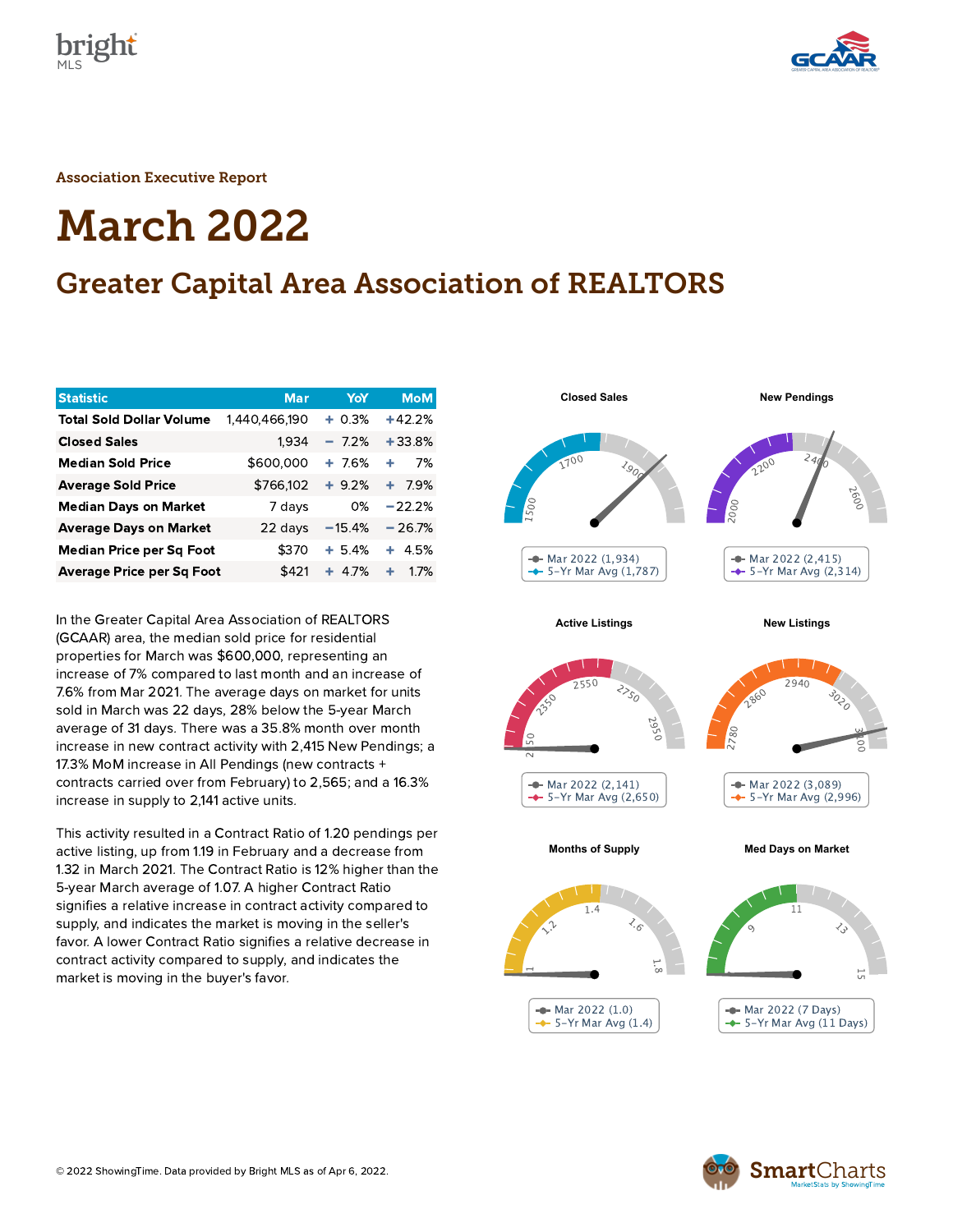



#### Closed Sales





## New Pendings





#### Closed Sales vs. New Pendings



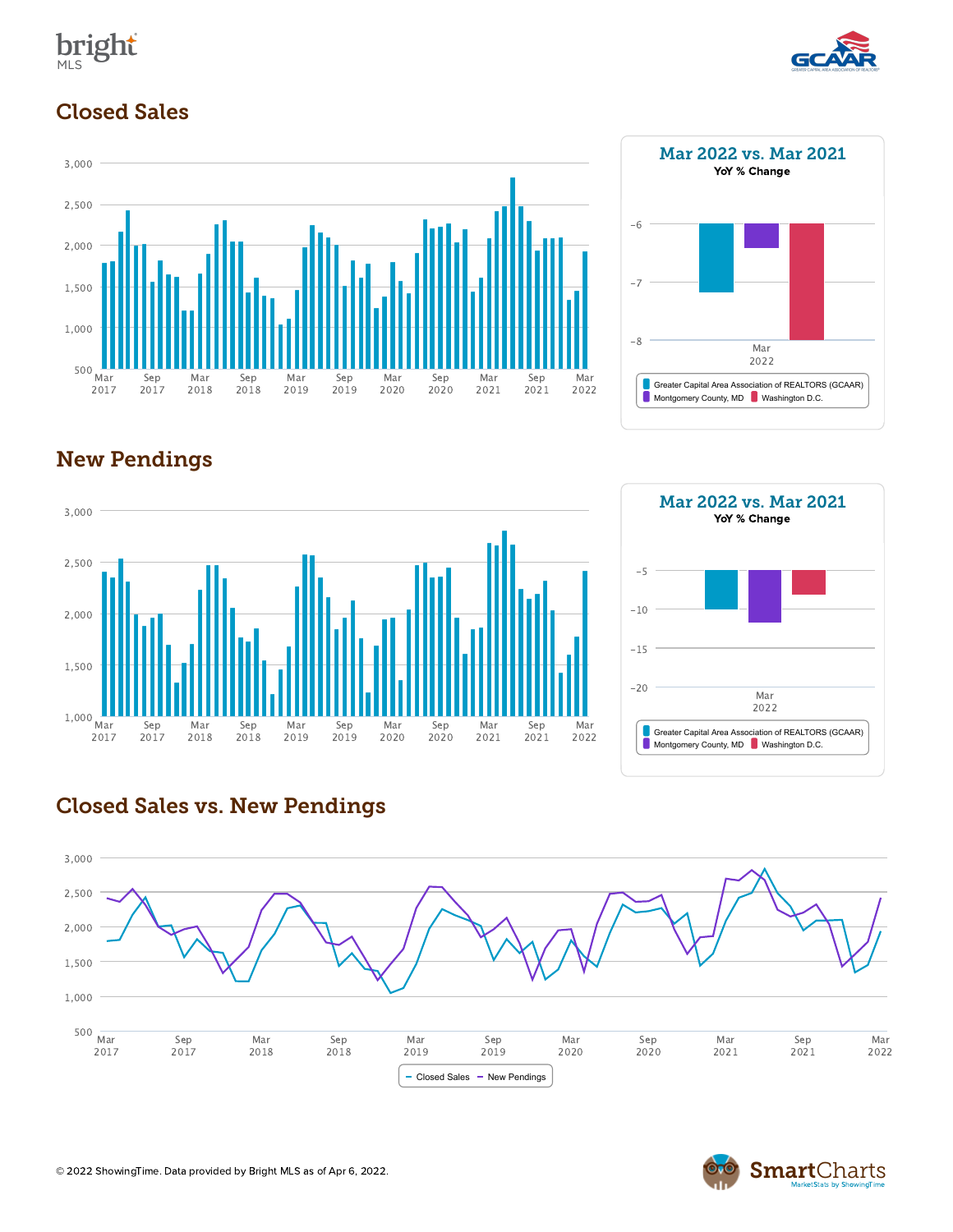



#### Median Sale Price





## Average Sale Price





#### Median vs. Average Sale Price